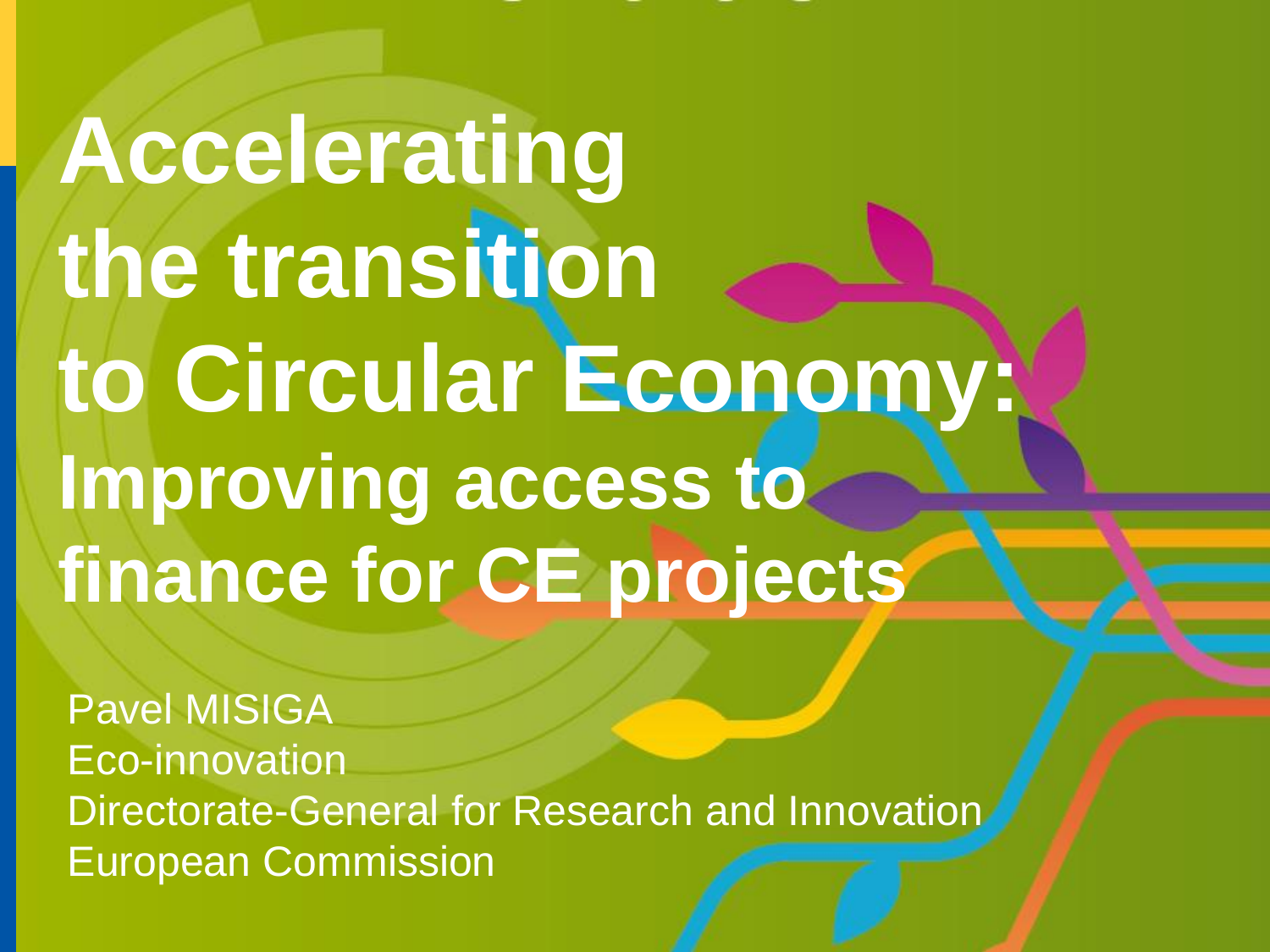### **Circular Economy conceptual model**

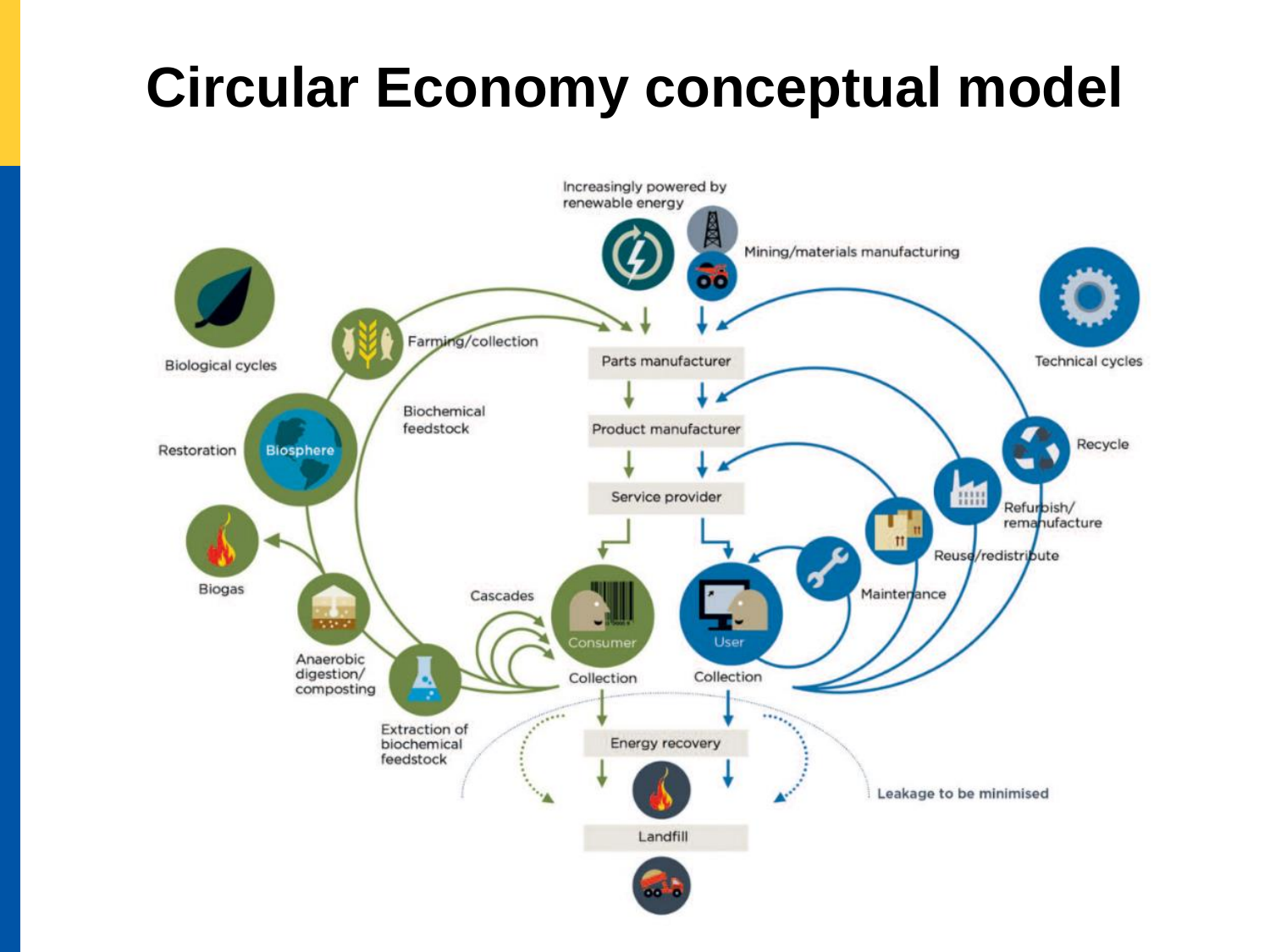#### **Material throughput of EU economy**

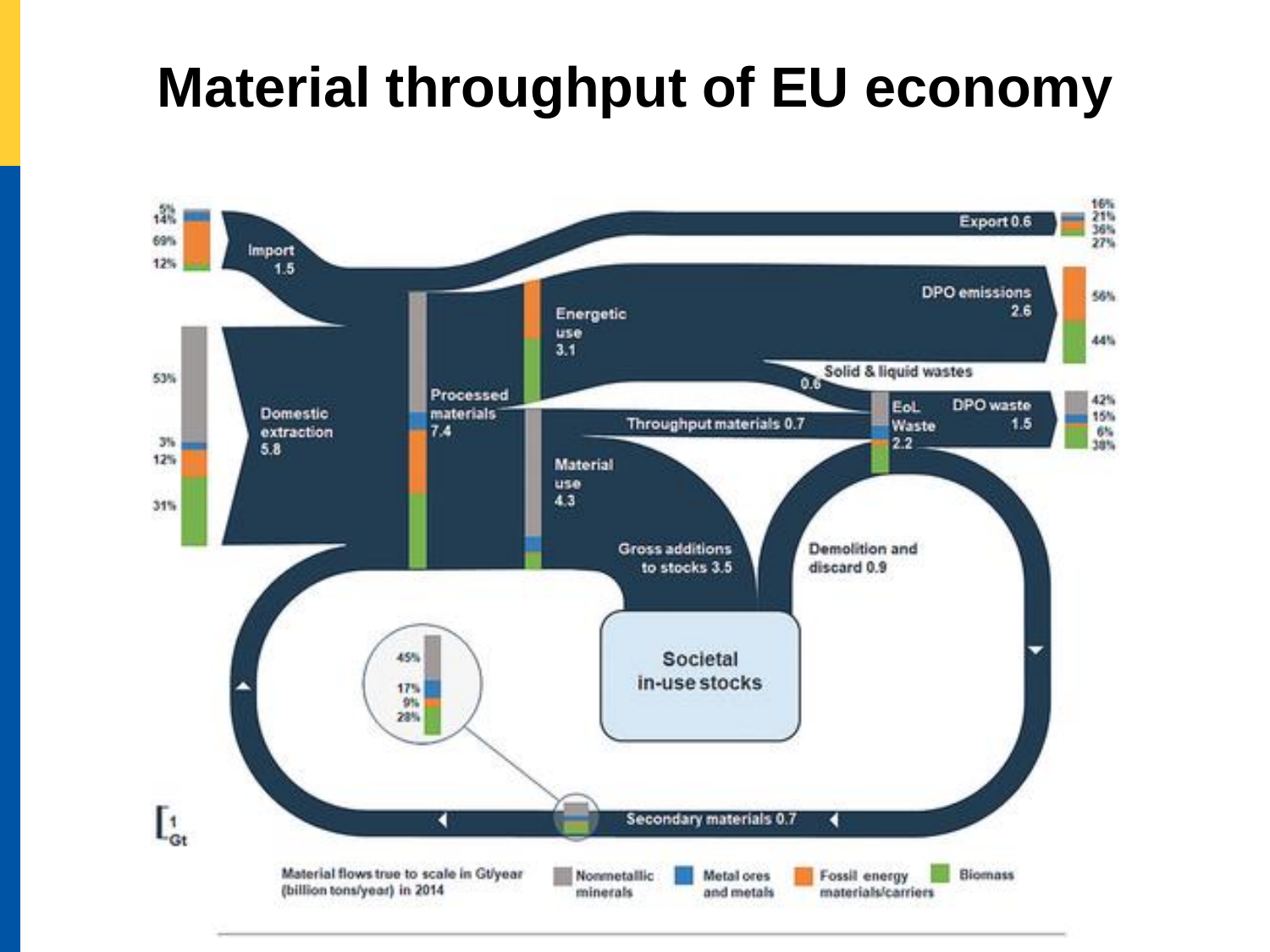# **Benefits of circular economy**

- Reduced environmental impact of resource use
- Reduced exposure to hazardous substances
- Reduced dependency on material imports
- Maintaining the value of materials in economy
- Increased competitiveness of circular businesses
- Job creation (high and low skill)
- **Underlying principle: CE must achieve simultaneous environmental and economic benefits**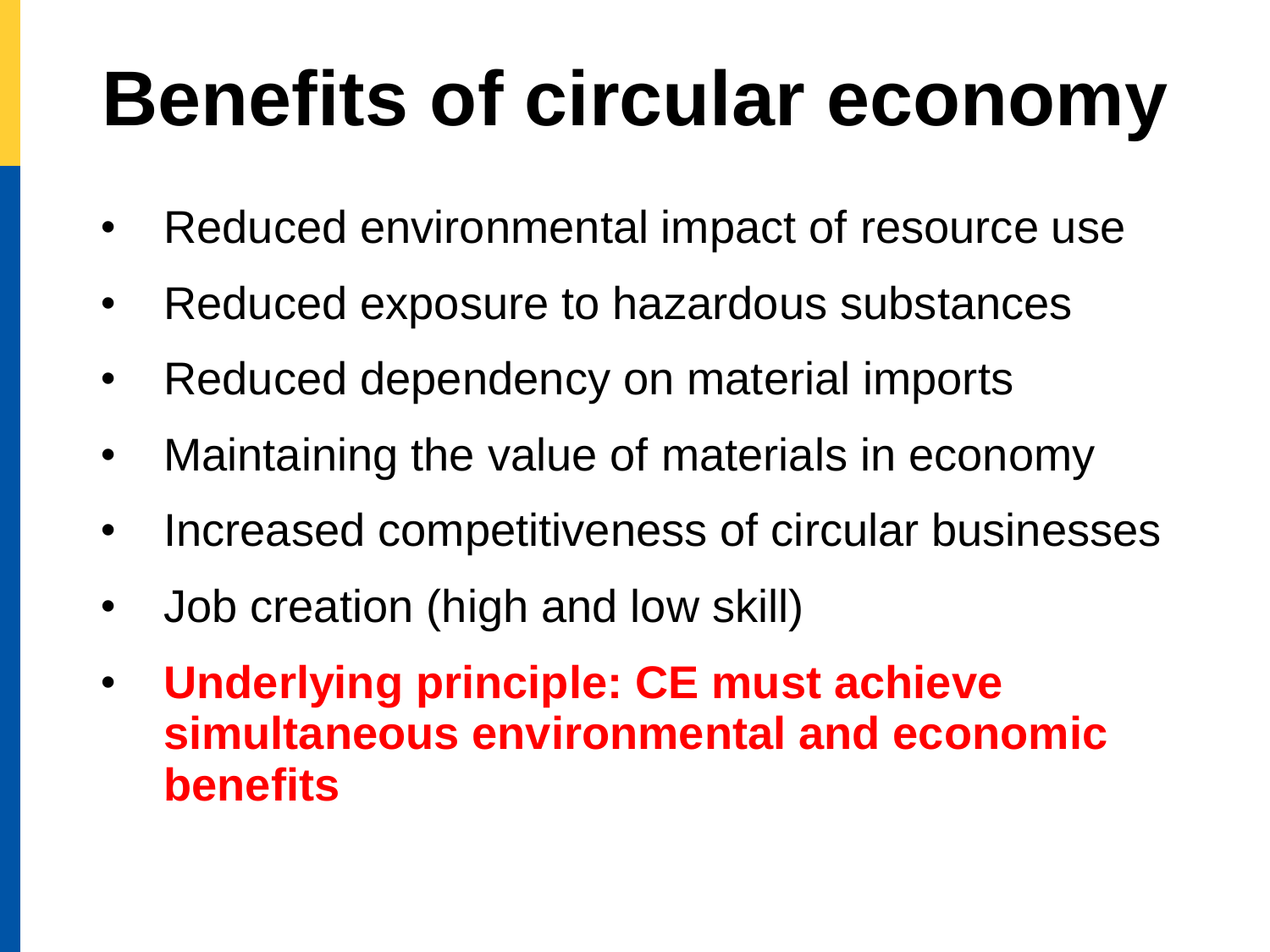#### **Systemic transition requires coordinated actions**

- **Enabling technology**
- **Material/product innovation**
- **Innovative business models**
- **Supporting infrastructure**
- **Market organisation**
- **Changes in consumer behaviour**
- **Governance at different scales (urban, regional, national)**
- **Financing (estimate 320 billion until 2025)**

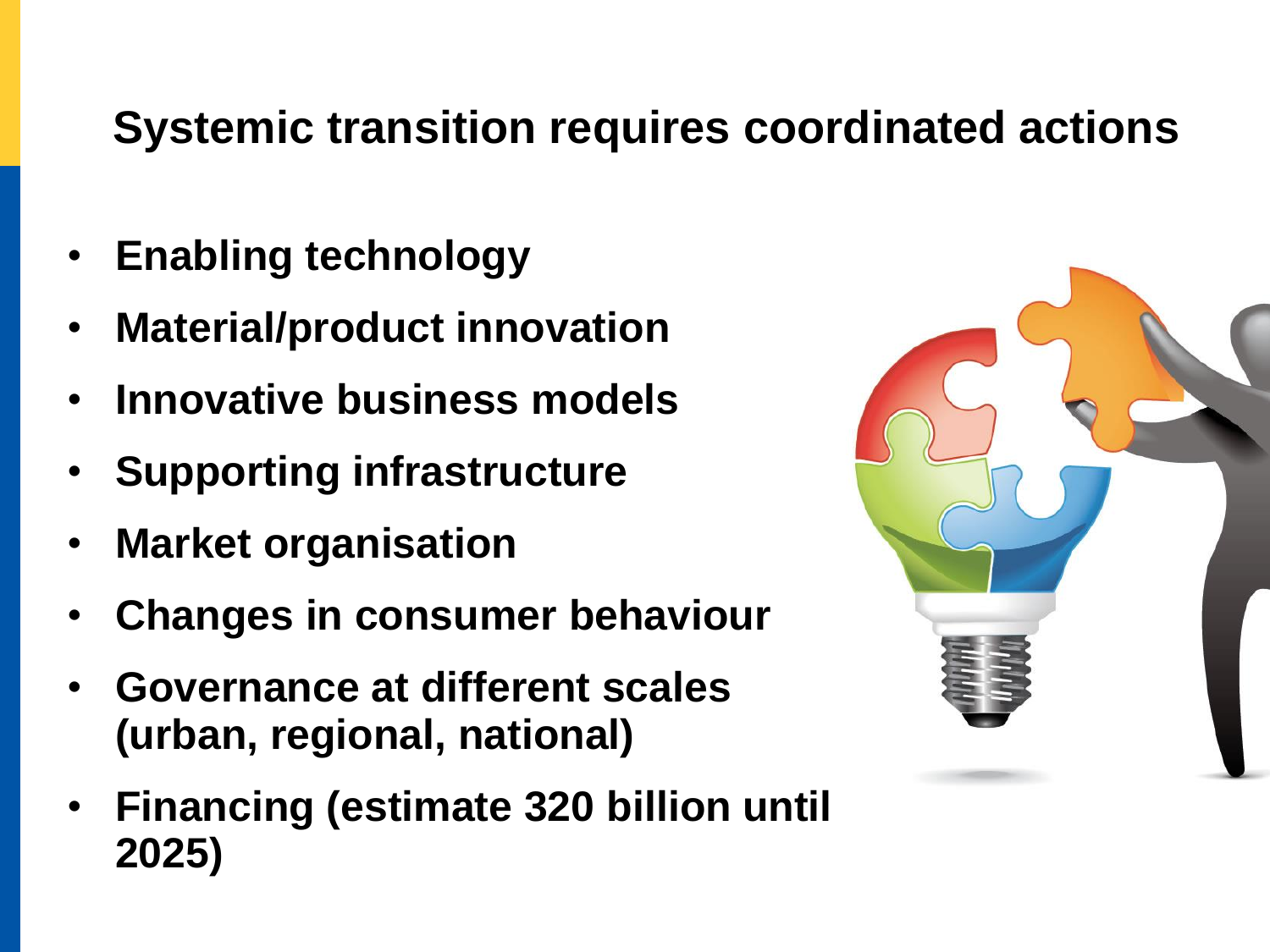### **Access to finance**

#### **Dealing with the risk**

- **Will the CE technology work?**
- **Will consumer buy products/services?**
- **Is there demand for secondary materials?**
- **Will partners in the supply chain collaborate?**
- **How will prices of materials/product develop?**
- **Impact on revenue generation**
- **Perceived high financial risk**
- **The uncertainties and barriers have to be addressed**
	- At the project level increase financial viability of CE projects
	- At the investment level compensate the risk of investor

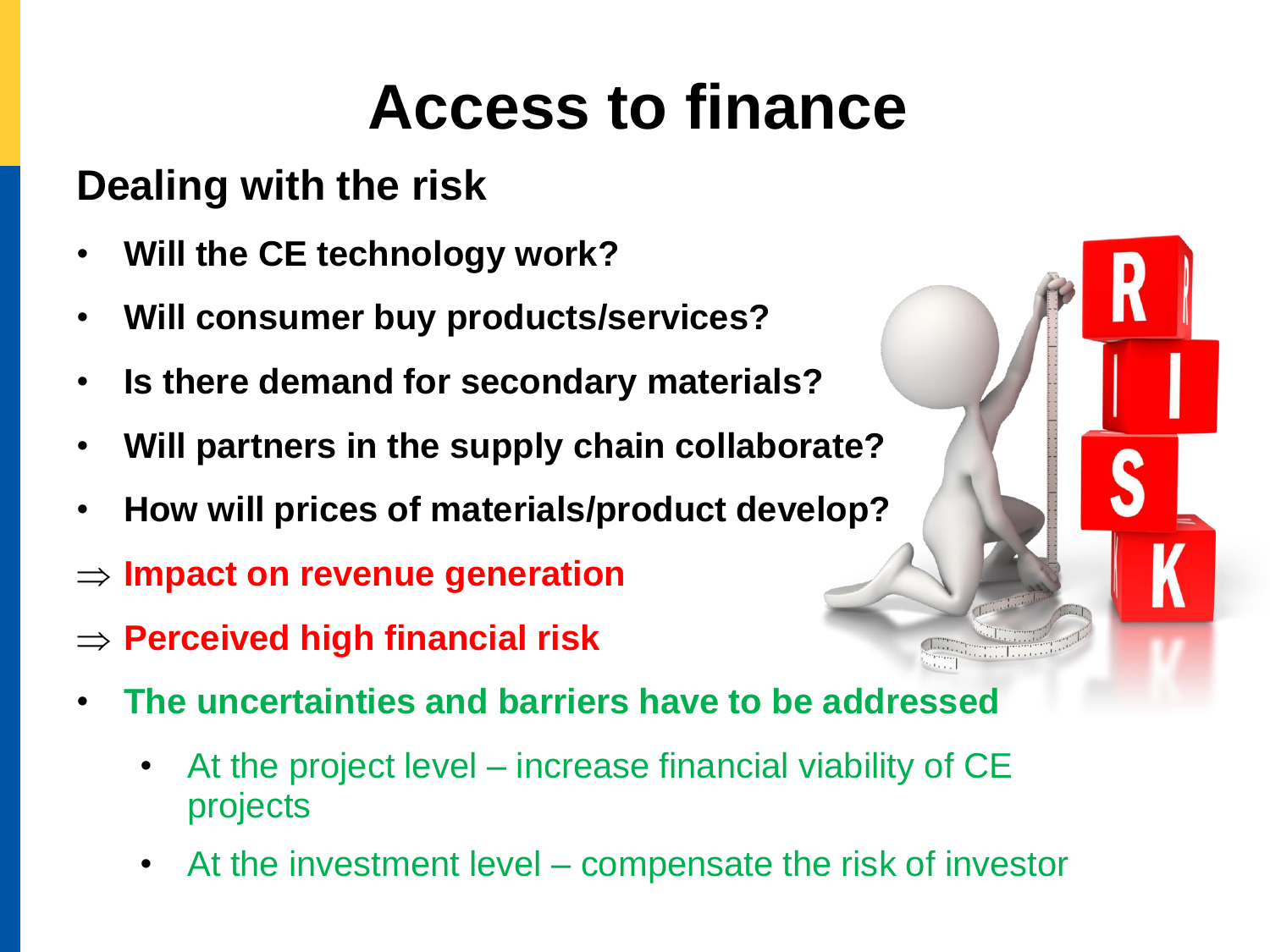#### **The recommendations are addressed to three stakeholders groups:**

- policy makers,
- financial institutions
- project promoters

#### **Barriers/Incentives**

- Level playing field
- Value-chain collaboration
- Long-term value creation incentives
- Market participation
- Integration of public good
- Finance knowledge build-up
- First mover's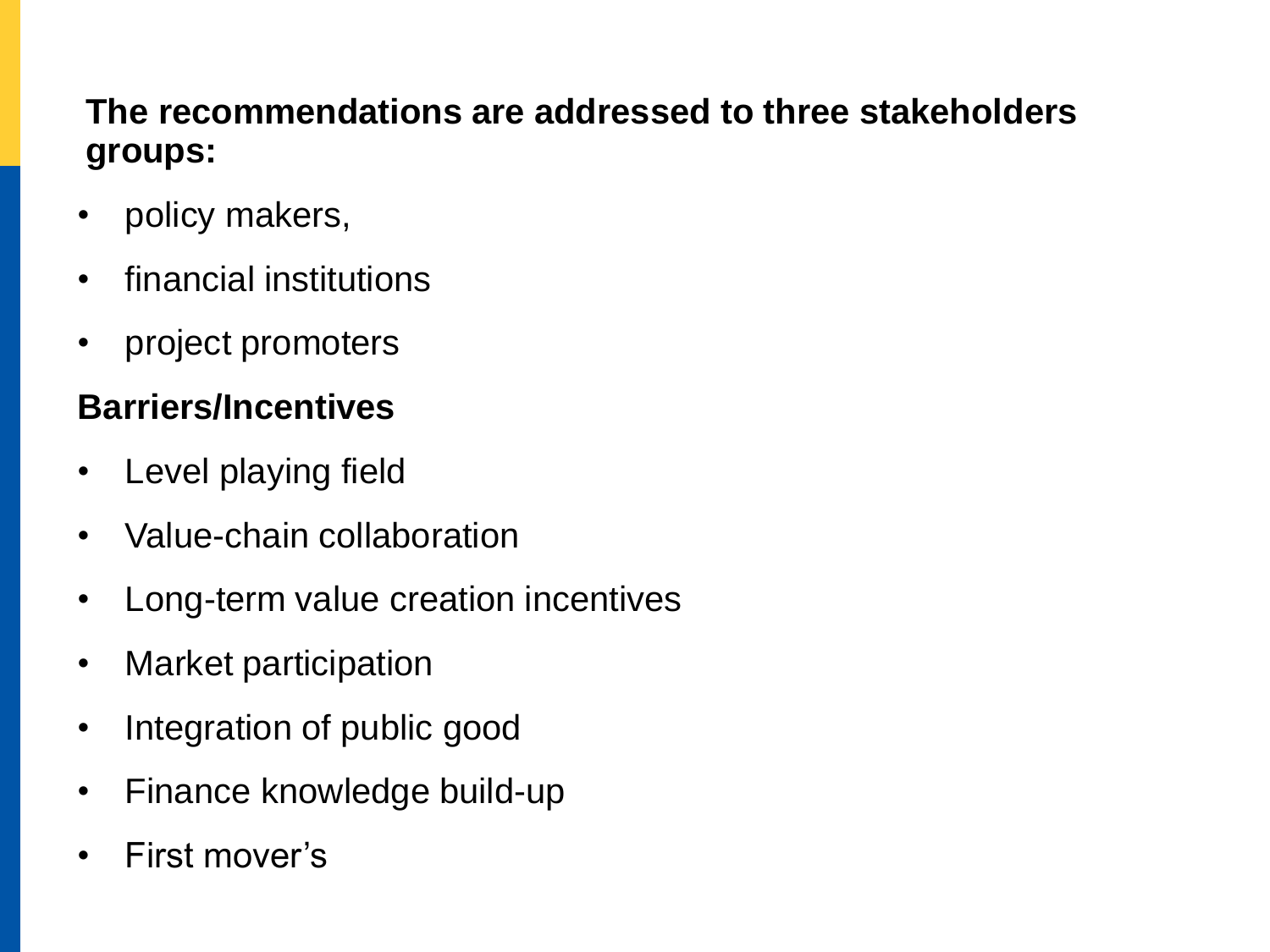# Policy makers in the financial policy area

- Develop reporting standards for the linear risks and incorporate them into standard accounting practices.
- Ensure that linear risks are sufficiently evaluated and disclosed.
- Develop taxonomy of circular economy businesses and projects, and criteria and benchmarks of environmental performance of circular economic activities
- Establish technical and financial advisory services
- Establish a dedicated proportion of finance within the InvestEU financial instrument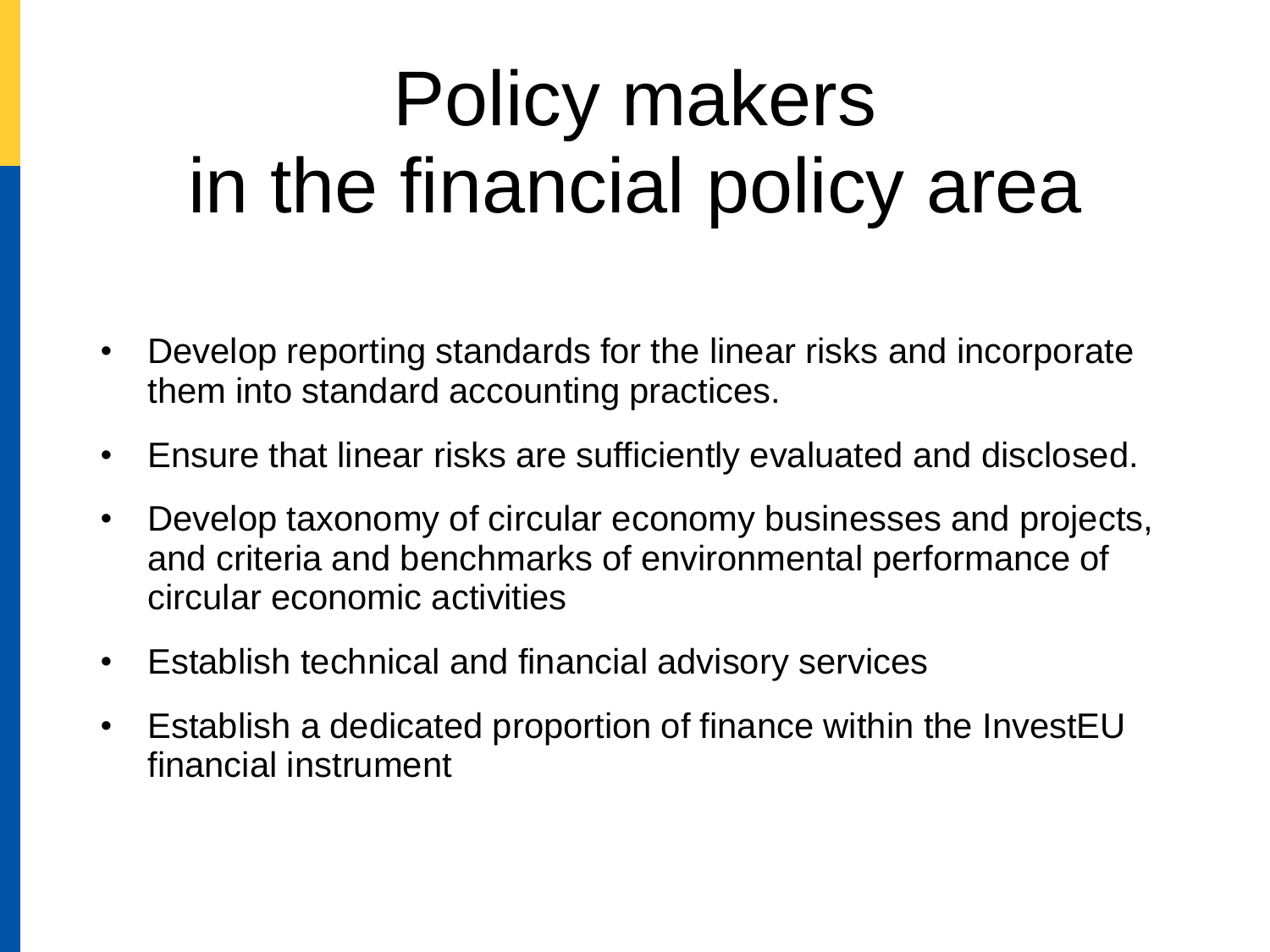# Policy makers in non-financial policy area

**Create a favourable framework conditions for circular economy projects through specific policy actions:**

- Develop metrics and indicators
- Set targets, also for ending landfilling
- Map and remove subsidies to linear model and consider setting up financial/fiscal incentives for circular economy.
- Ensure that EPR schemes support eco-design by modulating financial contributions paid by producers
- Set the benchmarks for circular aspects of products on the EU market. Reward the best performing products via fiscal and reputation tools.
- Fitness check all relevant policies and regulation.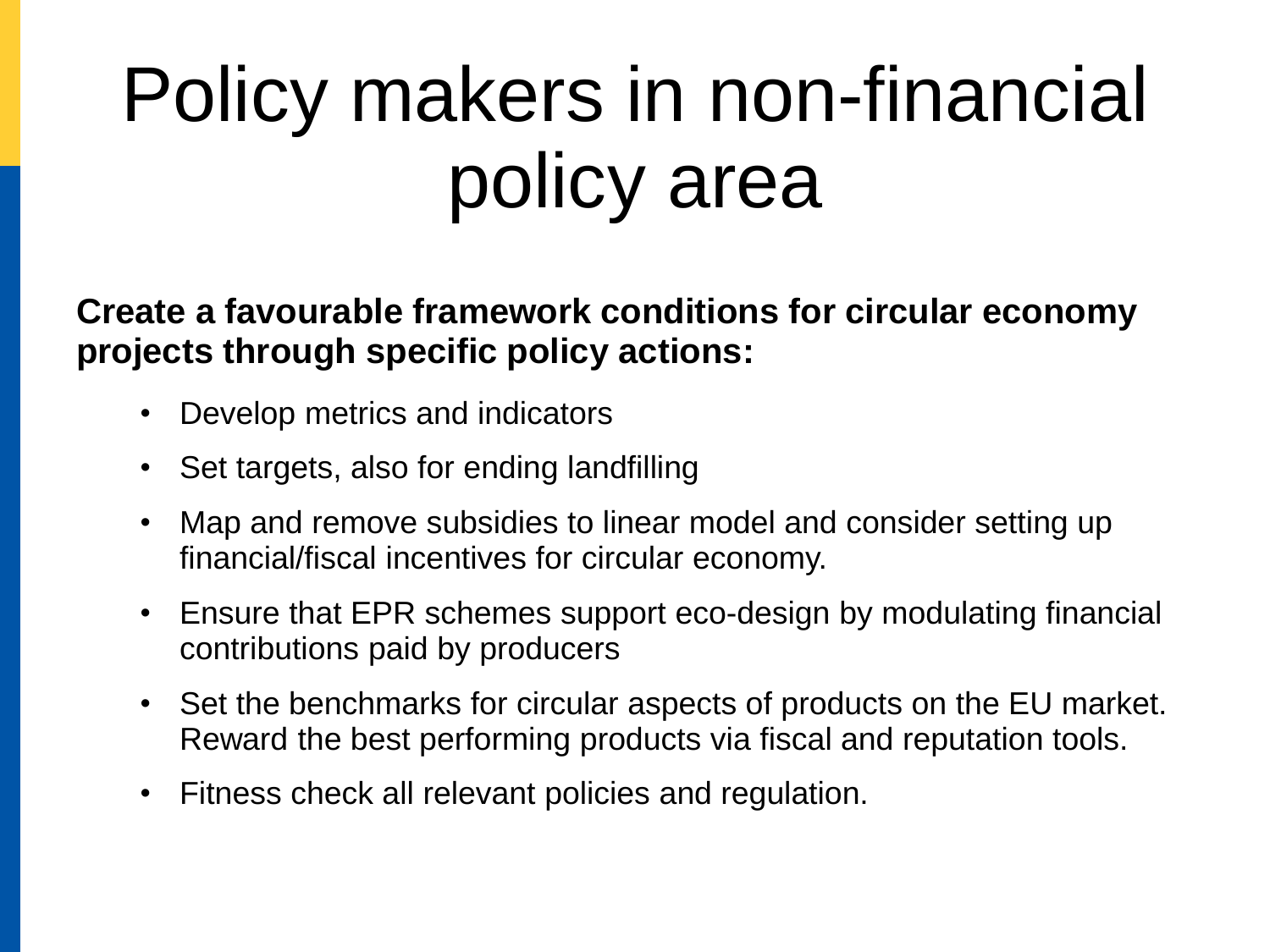# Policy makers in non-financial policy area

#### **Public authorities as facilitators of a CE**

- Analysis of CE potential at different geographical scales. Develop strategies and link them with regional development strategies
- Collaborative platforms for collaboration within and between value chains
- Enable public authorities to ensure financial viability of circular economy projects
- Create markets: e.g. via public procurement.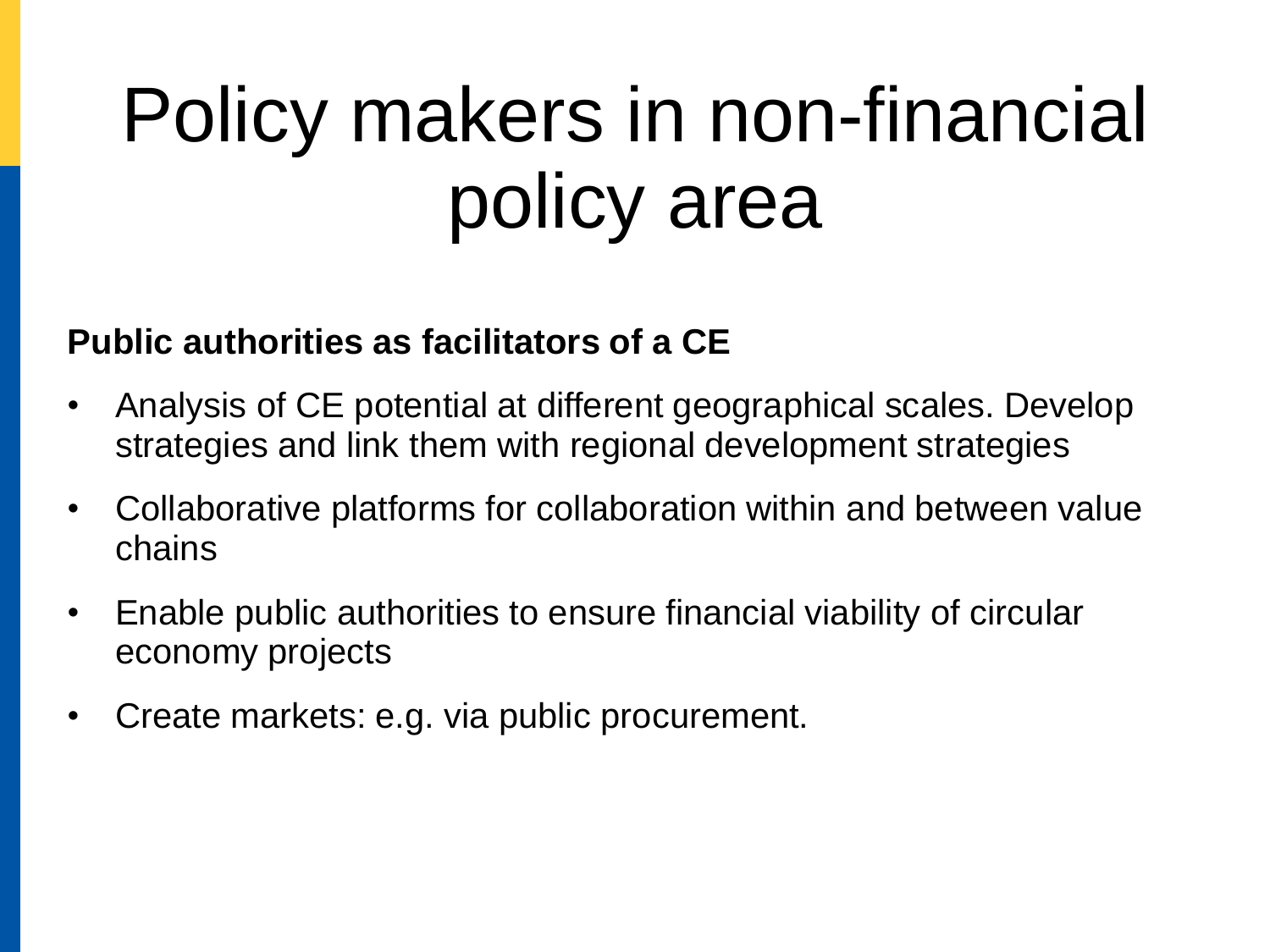### Financial sector

- Develop definitions, taxonomy and tools to measure 'circularity' of projects by setting-up multidisciplinary Working Group of recognised experts with a clear mandate and working plan.
- Analyse the risk of linear business models and adjust credit risk assessment methods to take into account linear risks.
- Establish risk sharing financial instruments and
- Create a pool of experts available for financial institutions to assess technological risk of innovative circular technologies.
- Clearly label financial instruments fit for financing circular economy projects
- Increase the awareness and knowledge of circular economy within the financial sector.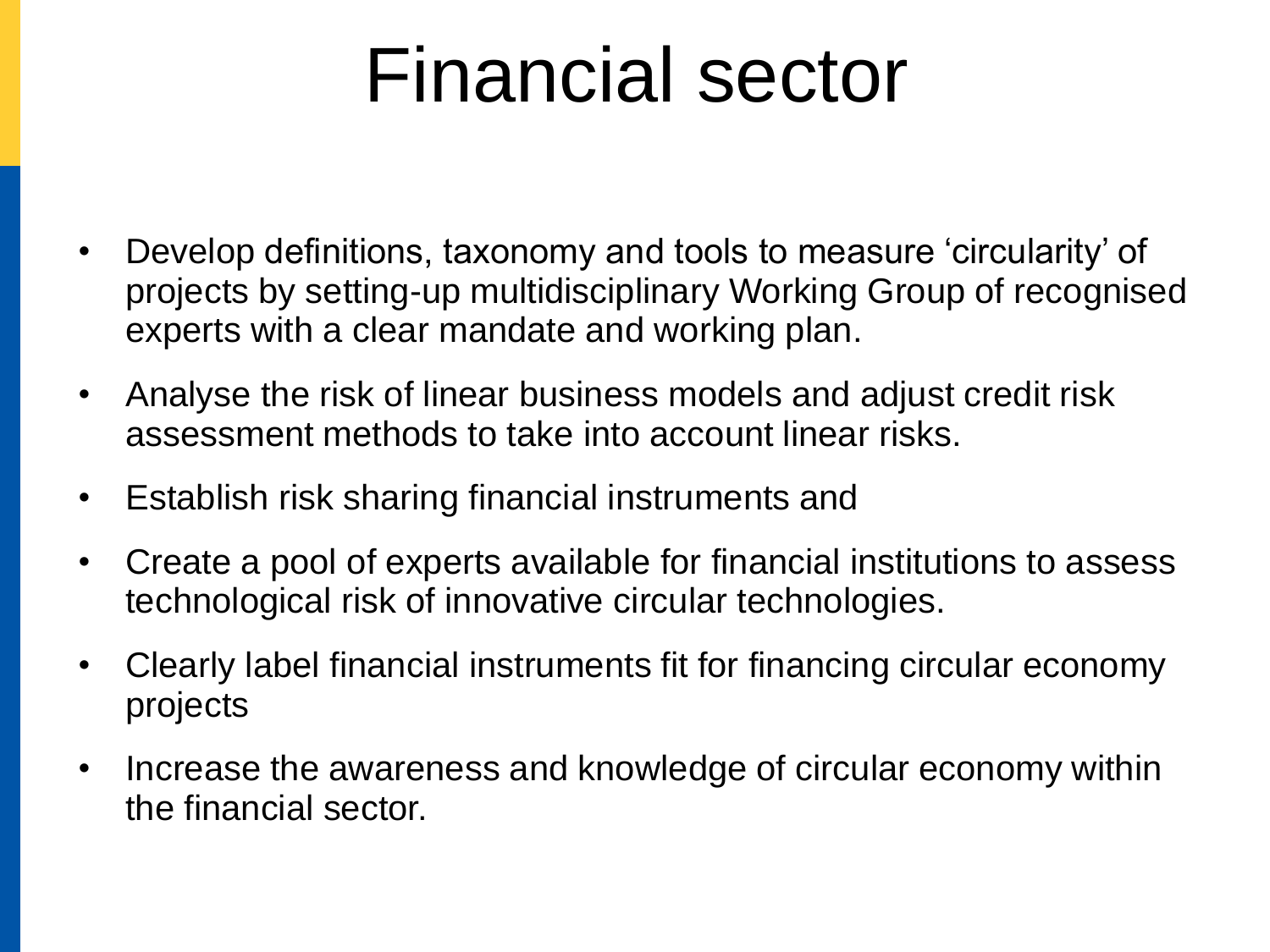# Project promoters

- Identify circular sources of revenues and update organisation's strategy
- Take part in collaborative communities of circular economy practices to identify opportunities and form business partnerships for implementation of circular economy business models or projects.
- Disclose environmental and social benefits through credible, standardised methods.
- Increase the internal capacity of the organisation to conceive and implement circular economy projects through training of staff and use of external advisory services.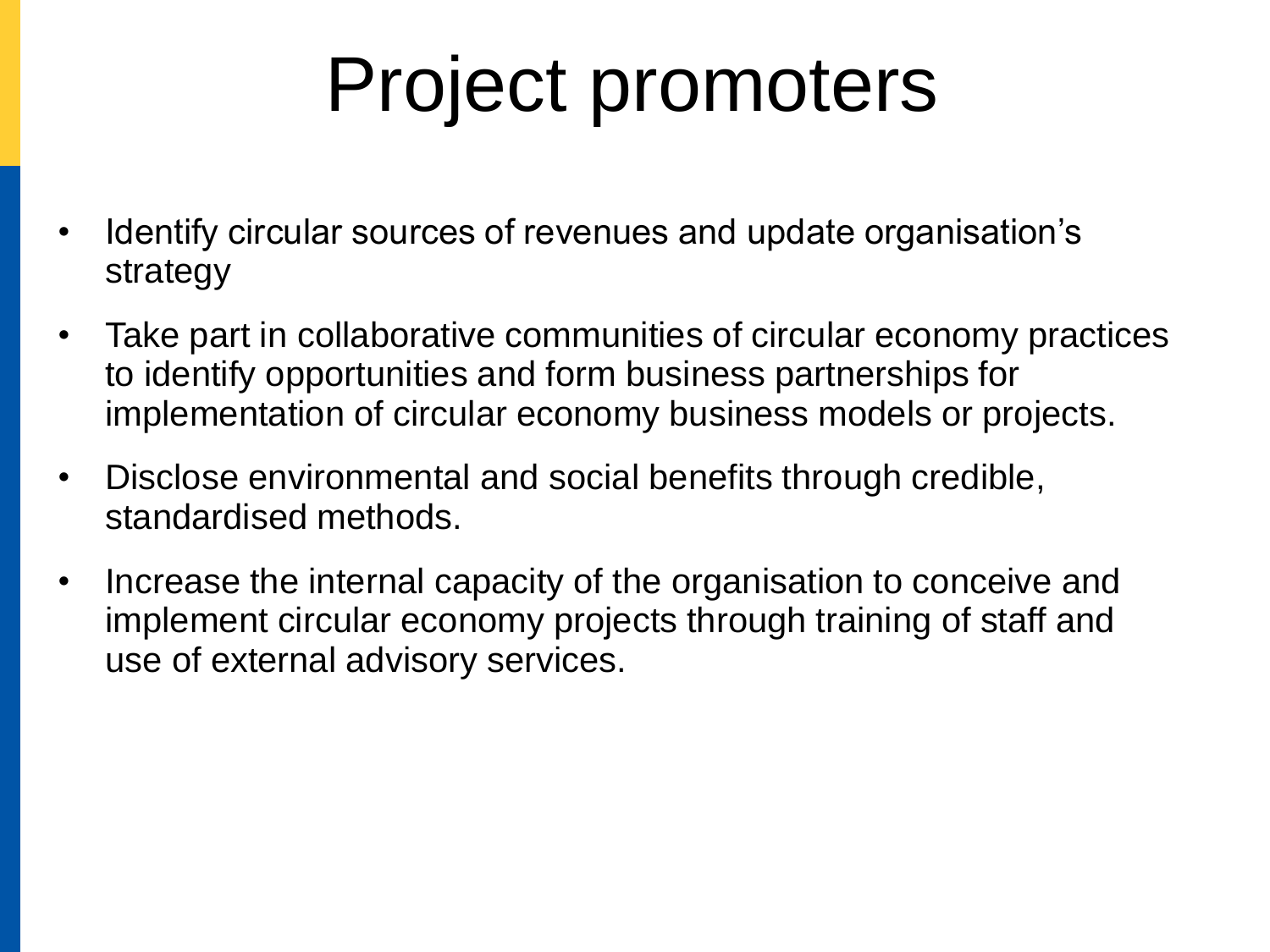## Conclusions: three priorities

• Characterise circular economy projects through metrics and taxonomy.

• Promote and clarify the enabling role of public authorities

• Capacity building for a transition towards a Circular Economy